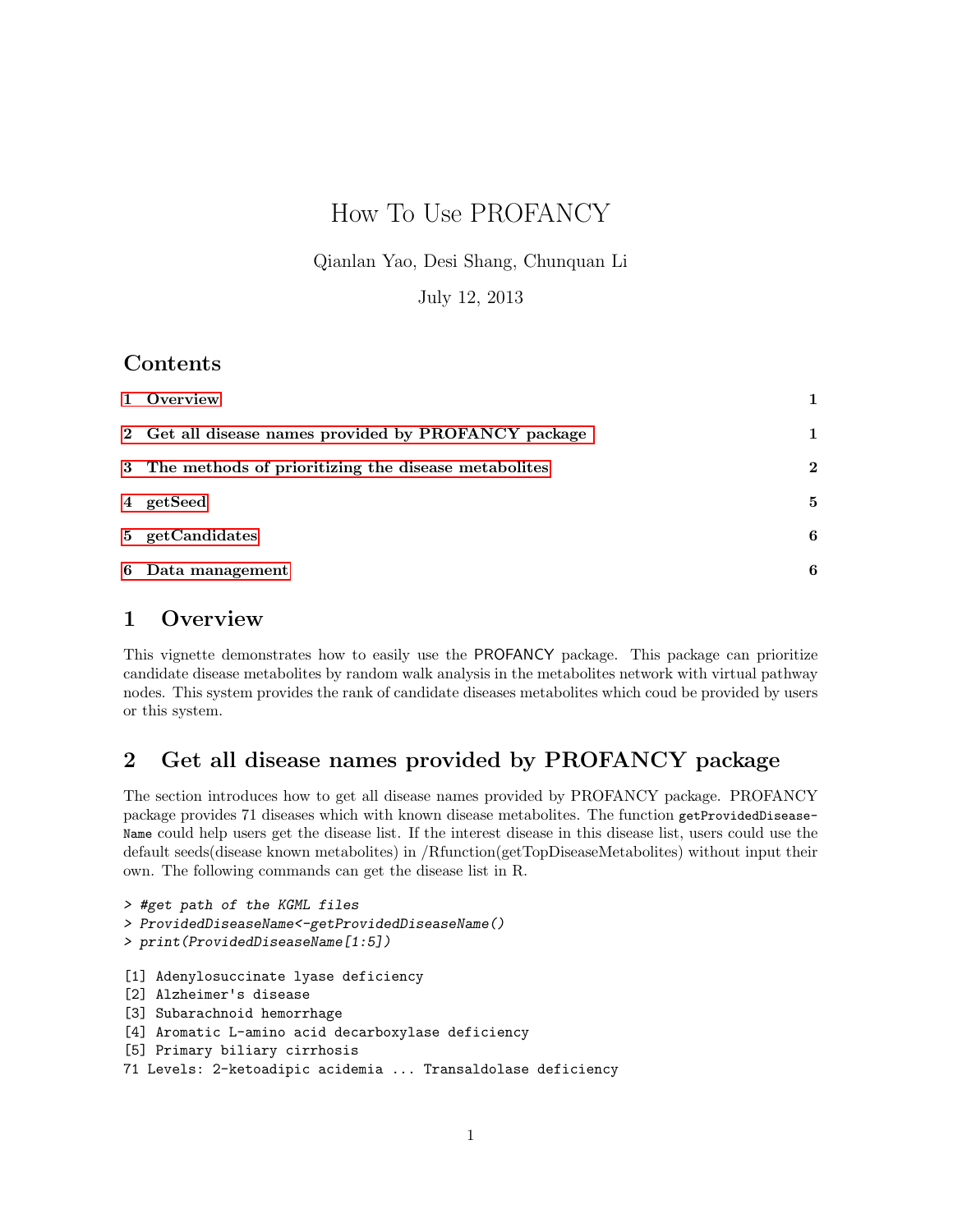#### > length(ProvidedDiseaseName)

[1] 71

### <span id="page-1-0"></span>3 The methods of prioritizing the disease metabolites

The function getTopDiseaseMetabolites could get the top ranked candidate metaoblites by prioritization of the disease candidate metabolites using known disease metabolites as seed node to perform random walk on metabolite network with virtual pathway nodes.

In this function, there are seven parameters. "diseaseName" is a character of the name of the disease users want to study. "network" is a charecter. Which type of metabolites network should be chose. Users could choose KEGG or EHMN network. The defult value is "KEGG" network."seed" is charecter vector. The seed metaboites are the known disease metabolites are used in random walk analysis on the network. If users have set the seedDefault parameter TURE and selceted diseaseName provided by system, users do not need to set this parameter. Otherwise, users should input seed metabolites. "candidates" is a charecter vector. If users set the candidateDefault parameter FALSE, users should input candidates. If users do not set this parameter, the candidate metabolites are all metabolites in the network except seed metabolites. "seedDefault" is a logical value(TRUE or FALSE). If users set TRUE and have selected the diseaseName provided by system, the seed metabolites are default known disease metabolites. Otherwise, users shoud input seed metabolites. "candidateDefault" is a logical value(TRUE or FALSE). If TRUE, the metabolites in network except seed metabolites will be prioritized. Otherwise, users shoud input candidate metabolites. "showTop" is an integer. The number of top ranked candidate metabolites users want to show.

The return value of this funcion is a dataframe which contained the top ranked candidate metaoblites and some information of them.

If users choose the disease name from provided in getProvidedDiseaseName and do not want to input seeds, then users should set the seedDefault TRUE. If users set candidateDefault is TRUE, users should not set the candidates parameter, the default candidate metabolites would be used in this condition.

The following commands could get the top ranked candidate metaoblites.

```
> ##Example 1: Users have chose disease name provided by system and network
> ## is set "EHMN". The seeds and candidates are default.
> ProvidedDiseaseName<-getProvidedDiseaseName() ##get all disease name provided.
> diseaseName<-ProvidedDiseaseName[17] ##choose the disease you want to study.
> example1<-getTopDiseaseMetabolites(diseaseName=diseaseName,network="EHMN"
            + ,seedDefault=TRUE,showTop=30,candidateDefault=TRUE)
     [,1]
[1,] "Disease Name is: Prostate cancer"
[2,] "The network you used is : EHMN"
[3,] "The number of the seeds you input are: 0"
[4,] "The number of the seeds used in prioritizing the candidate metabolites are: 11"
[5,] "The seeds used in prioritizing the candidate metabolites are: C00198;C01103;C00624;C00438;C0123
[6,] "The number of the candidate metabolites you input are: 0"
[7,] "The number of the candidate metabolites are prioritizing in this method are: 1555"
> print(example1[1:5,])
      Rank KEGGID
C00049 1 C00049
C01507 2 C01507
C04540 3 C04540
```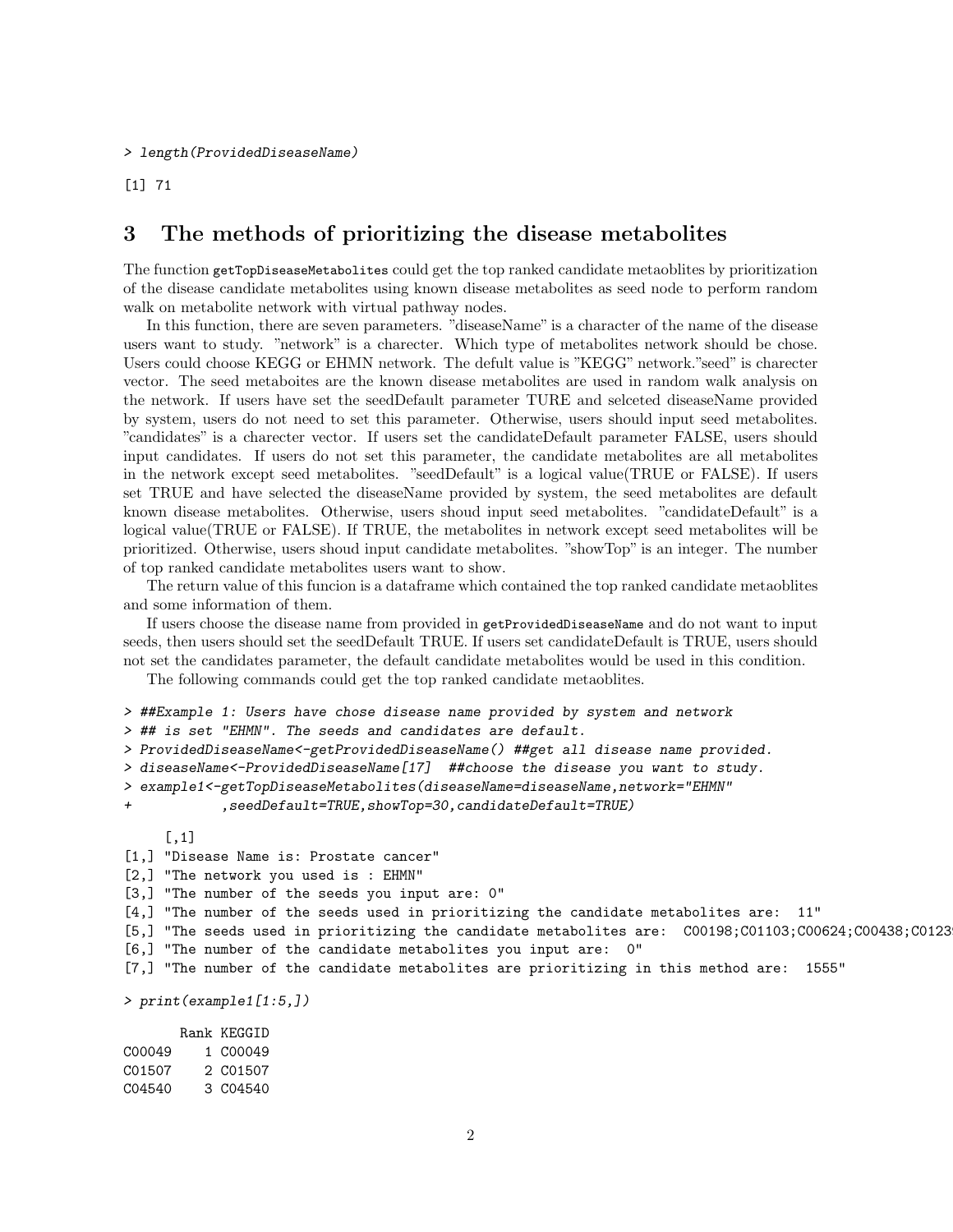```
C00221 4 C00221
C04257 5 C04257
                                                                    MetaboliteName
C00049 L-asparticacid;L-aspartate;2-aminosuccinicacid
C01507 L-Iditol
C04540 N4-(acetyl-beta-D-glucosaminyl)asparagine;1-beta-aspartyl-N-acetyl-D-glucosaminylamine
C00221 beta-D-glucose
C04257 N-Acetylmannosamine6-phosphate;N-Acetyl-D-mannosamine6-phosphate
           Score
C00049 0.015604047
C01507 0.010025750
C04540 0.009927151
C00221 0.009917939
C04257 0.009847467
> #write.table(example1,"example1.txt",quote=FALSE,row.names=FALSE,sep="\t")
>
>
> ##Example 2: The disease name is provided by users. The seeds and candidates
> ## are provided by users. The network is set "KEGG".
> diseaseName<-"prostate cancer" ##the disease name provided by users.
> path1<-paste(system.file(package="PROFANCY"),"/localdata/ProstateCandidates.txt",sep="")
> candidateExample<-read.table(path1)
> candidateExample<-candidateExample[[1]]
> path2<-paste(system.file(package="PROFANCY"),"/localdata/ProstateSeeds.txt",sep="")
> seedExample<-read.table(path2)
> seedExample<-seedExample[[1]]
> example2<-getTopDiseaseMetabolites(diseaseName,network="KEGG",seed=seedExample,
+ candidates=candidateExample,seedDefault=FALSE,showTop=30,candidateDefault=FALSE)
    [,1]
[1,] "Disease Name is: prostate cancer"
[2,] "The network you used is : KEGG"
[3,] "The number of the seeds you input are: 10"
[4,] "The number of the seeds used in prioritizing the candidate metabolites are: 10"
[5,] "The seeds used in prioritizing the candidate metabolites are: C00198;C01103;C00624;C00438;C0046
[6,] "The number of the candidate metabolites you input are: 105"
[7,] "The number of the candidate metabolites are prioritizing in this method are: 104"
> print(example2[1:5,])
     Rank KEGGID MetaboliteName
C00794 1 C00794 sorbitol;D-Sorbitol;D-Glucitol
C00137 2 C00137 myo-inositol;inositol;meso-Inositol
C00031 3 C00031 dextrose;D-glucose;glucose
C00049 4 C00049 L-asparticacid;L-aspartate;2-aminosuccinicacid
C00270 5 C00270 N-acetylneuraminate;Neu5Ac;N-acetylneuraminicacid
           Score
C00794 0.012771185
C00137 0.005670056
C00031 0.005502823
C00049 0.004452486
C00270 0.003657003
```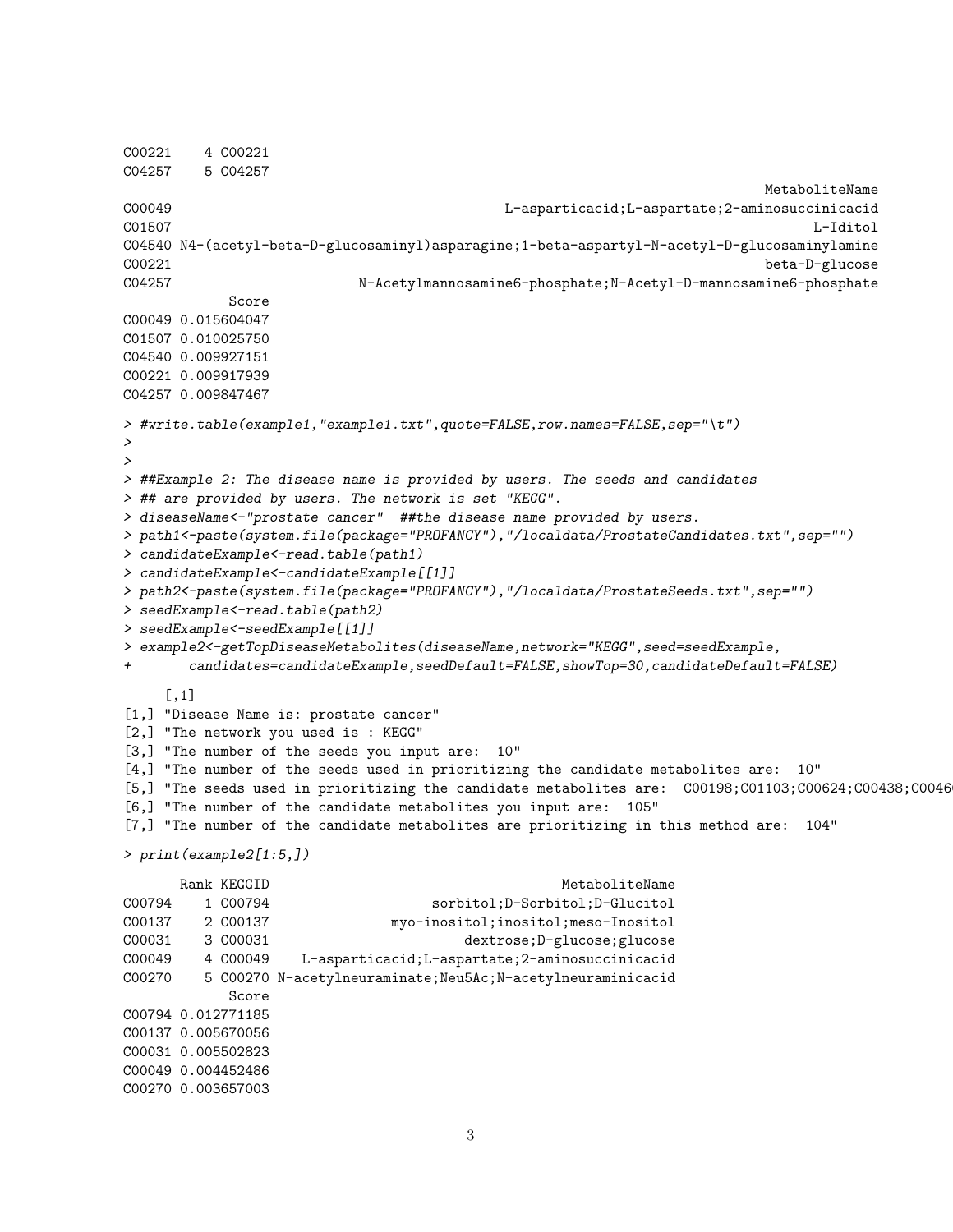```
> #write.table(example2,"example2.txt",quote=FALSE,row.names=FALSE,sep="\t")
>
>
>
> ##Example 3: Disease name chose in our provided. The seeds are provided by default.
> ## The candidates are provided by users. Network is set "EHMN".
> path1<-paste(system.file(package="PROFANCY"),"/localdata/ProstateCandidates.txt",sep="")
> candidateExample<-read.table(path1)
> candidateExample<-candidateExample[[1]]
> example3<-getTopDiseaseMetabolites(diseaseName="Prostate cancer",network="EHMN",
           + candidates=candidateExample,seedDefault=TRUE,showTop=30,candidateDefault=FALSE)
     [,1]
[1,] "Disease Name is: Prostate cancer"
[2,] "The network you used is : EHMN"
[3,] "The number of the seeds you input are: 0"
[4,] "The number of the seeds used in prioritizing the candidate metabolites are: 11"
[5,] "The seeds used in prioritizing the candidate metabolites are: C00198;C01103;C00624;C00438;C0123
[6,] "The number of the candidate metabolites you input are: 105"
[7,] "The number of the candidate metabolites are prioritizing in this method are: 104"
> print(example3[1:5,])
      Rank KEGGID
C00049 1 C00049
C00137 2 C00137
C00794 3 C00794
C00074 4 C00074
C00093 5 C00093
                                                       MetaboliteName
C00049 L-asparticacid;L-aspartate;2-aminosuccinicacid
C00137 myo-inositol;inositol;meso-Inositol
C00794 sorbitol;D-Sorbitol;D-Glucitol
C00074 phosphoenolpyruvate;Phosphoenolpyruvicacid
C00093 Glycerophosphoricacid;glycerol-3-phosphate;sn-Glycerol3-phosphate
             Score
C00049 0.0156040466
C00137 0.0073236474
C00794 0.0036650176
C00074 0.0012051852
C00093 0.0008217097
> #write.table(example3,"example3.txt",quote=FALSE,row.names=FALSE,sep="\t")
>
>
>
> ##Example 4: Disease name chose in our provided. The seeds are provided by users.
> ##The candidates are provided by default. Network is set "KEGG".
> path2<-paste(system.file(package="PROFANCY"),"/localdata/ProstateSeeds.txt",sep="")
> seedExample<-read.table(path2)
> seedExample<-seedExample[[1]]
> example4<-getTopDiseaseMetabolites(diseaseName="Prostate cancer",network="KEGG",
                  + seed=seedExample,seedDefault=FALSE,showTop=30,candidateDefault=TRUE)
```

```
4
```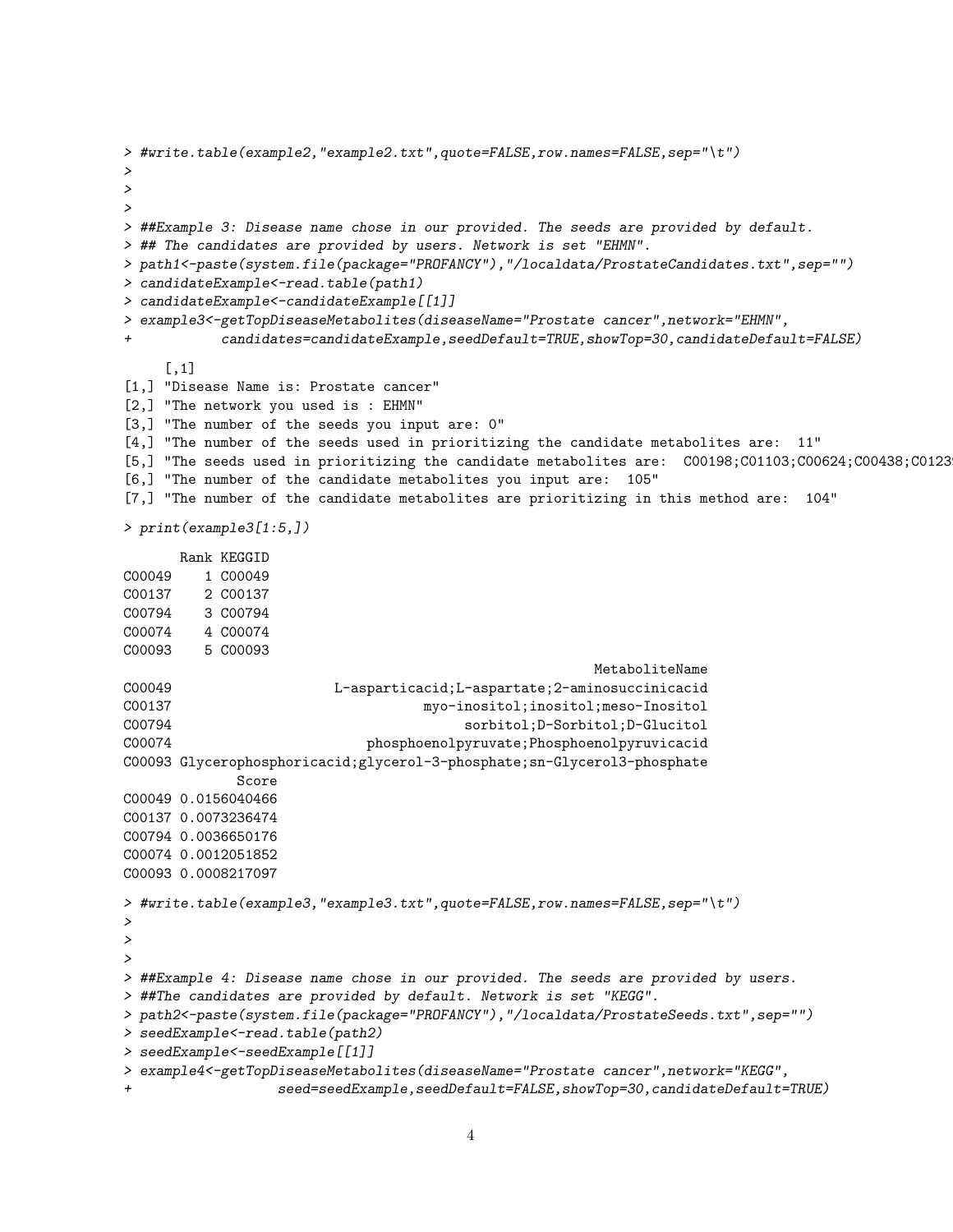```
[,1]
[1,] "Disease Name is: Prostate cancer"
[2,] "The network you used is : KEGG"
[3,] "The number of the seeds you input are: 10"
[4,] "The number of the seeds used in prioritizing the candidate metabolites are: 10"
[5,] "The seeds used in prioritizing the candidate metabolites are: C00198;C01103;C00624;C00438;C0046
[6,] "The number of the candidate metabolites you input are: 0"
[7,] "The number of the candidate metabolites are prioritizing in this method are: 3555"
> print(example4[1:5,])
      Rank KEGGID
C00794 1 C00794
C02888 2 C02888
C00025 3 C00025
C04133 4 C04133
C00365 5 C00365
                                                   MetaboliteName
C00794 sorbitol;D-Sorbitol;D-Glucitol
C02888 L-Sorbose1P;Sorbose1-phosphate;L-sorbose1-phosphate
C00025 L-glutamicacid;L-glutamate;L-Glutaminicacid
C04133 N-Acetyl-L-glutamyl5-phosphate;N-Acetyl-L-glutamate5-phosphate
C00365 dUMP;Deoxyuridylicacid;Deoxyuridinemonophosphate
           Score
C00794 0.012771185
C02888 0.012671797
C00025 0.007321989
C04133 0.007188003
C00365 0.006037351
```

```
> #write.table(example4,"example4.txt",quote=FALSE,row.names=FALSE,sep="\t")
```
### <span id="page-4-0"></span>4 getSeed

This funtion can get seed metabolites (known disease metabolites). If seedDefault is TRUE, this system provided default seed metabolites. Otherwise, users should input the seed metabolites and the seed metabolites are inputting metabolite which are in the metabolites network.

```
> ############# Get disease seed metabolites ################
> ##Example 1: Users have chose disease name provided by system (Prostate cancer),
> ##network is set "EHMN". The seeds are provided by default.
> seed1<-getSeed(diseaseName="Prostate cancer",network="EHMN",seedDefault=TRUE)
> print(seed1[1:5])
[1] "C00198" "C01103" "C00624" "C00438" "C01239"
> ##Example 2: The disease name is provided by users. The seeds are provided by users.
> ##The network is set "KEGG".
> diseaseName<-"prostate cancer" ##the disease name provided by users.
> path2<-paste(system.file(package="PROFANCY"),"/localdata/ProstateSeeds.txt",sep="")
> seedExample<-read.table(path2)
> seedExample<-seedExample[[1]]
```